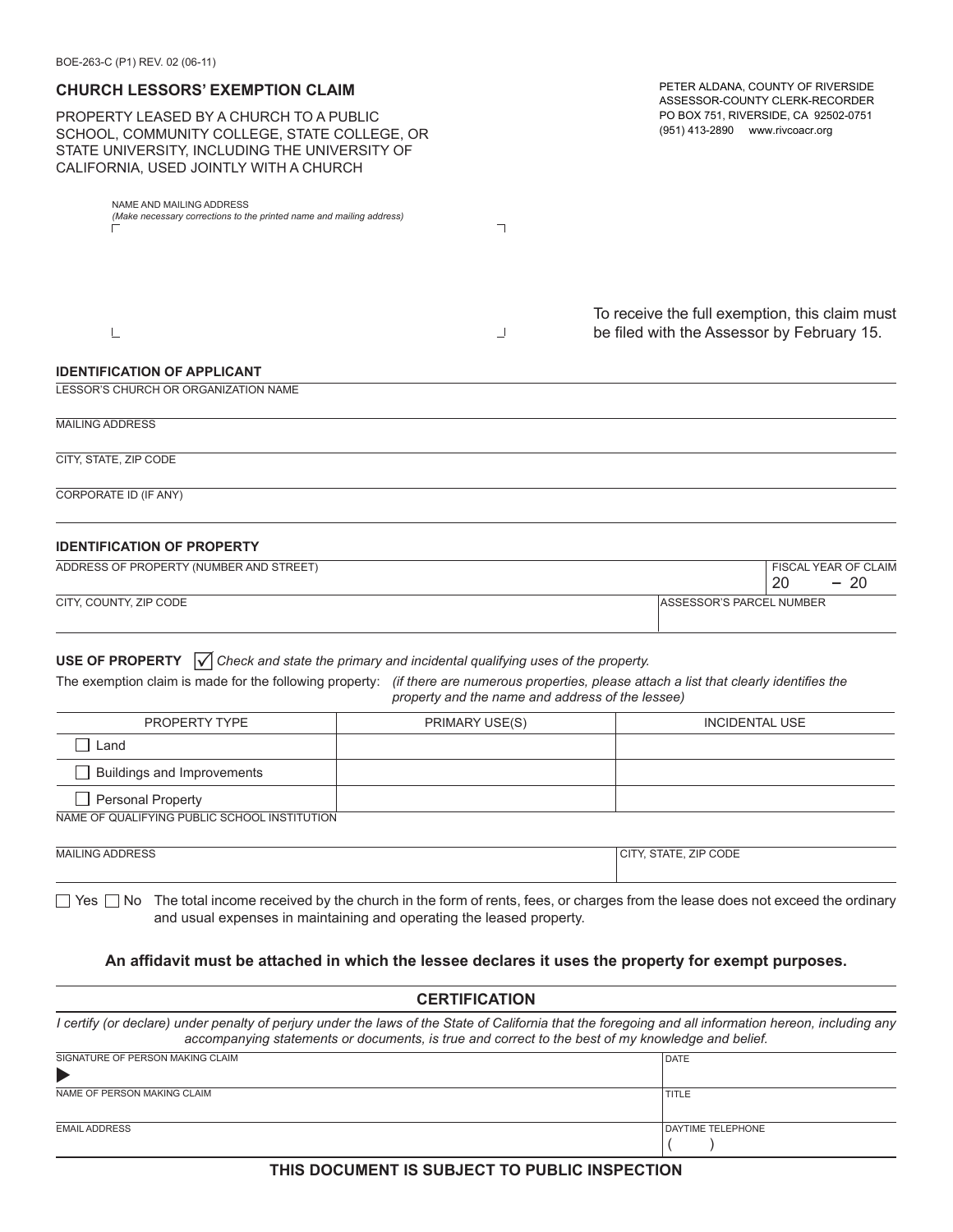# **INSTRUCTIONS FOR FILING CHURCH LESSORS' EXEMPTION CLAIM**

#### **IMPORTANT NOTICE**

This claim may be filed to claim the welfare exemption on property leased by a church to a public school, community college, state college, state university, including the University of California when the church and public school or college both use the property in a joint manner. (See Revenue and Taxation Code section 214.6.)

Although the church has previously been granted the religious exemption, which only requires a one-time filing, annual filing of this claim form is required for a property used in conjunction with a public school to be granted the welfare exemption.

Failure to submit the public school or college lessee's affidavit will result in denial of the exemption for the lessor. Submission of the lessee's affidavit after the date the lessors' claim form is due will result in a portion of the exemption being denied. A sample affidavit is included as page 3 of this form.

## **IDENTIFICATION OF APPLICANT**

Enter your church, corporate or organization information.

## **IDENTIFICATION OF PROPERTY**

Enter the address of the property for which you are seeking exemption.

## **FISCAL YEAR**

The fiscal year for which an exemption is sought must be entered correctly. The proper fiscal year follows the lien date (12:01 a.m., January 1) as of which the taxable or exempt status of the property is determined. For example, a person filing a timely claim in February 2011 would enter "2011-2012" on line four of the claim; a "2010-2011" entry on a claim filed in February 2011 would signify that a late claim was being filed for the preceding fiscal year.

## **USES OF PROPERTY**

Check each of the types of property being claimed, and state the primary and incidental uses of the property. Primary use may include both church and school use; incidental uses would include others who use the property for meetings, receptions, etc.

Enter the name and address of the public school or college lessee. If additional space is required, or if more than one lessee is being listed, attach an itemized list.

Check the appropriate box to affirm that the total income received by the church in the form of rents, fees, or charges from the lease does not exceed the ordinary and usual expenses in maintaining and operating the leased property. The exemption is not available if the income exceeds the ordinary and usual expenses in maintaining and operating the leased property.

Attach an affidavit in which the public school or college lessee declares it uses the property for exempt purposes.

If the property, or a portion thereof, for which exemption is claimed is a student bookstore that generates unrelated business taxable income as defined in section 512 of the Internal Revenue Code, property taxes are determined by establishing a ratio of the unrelated business taxable income to the bookstore's gross income.